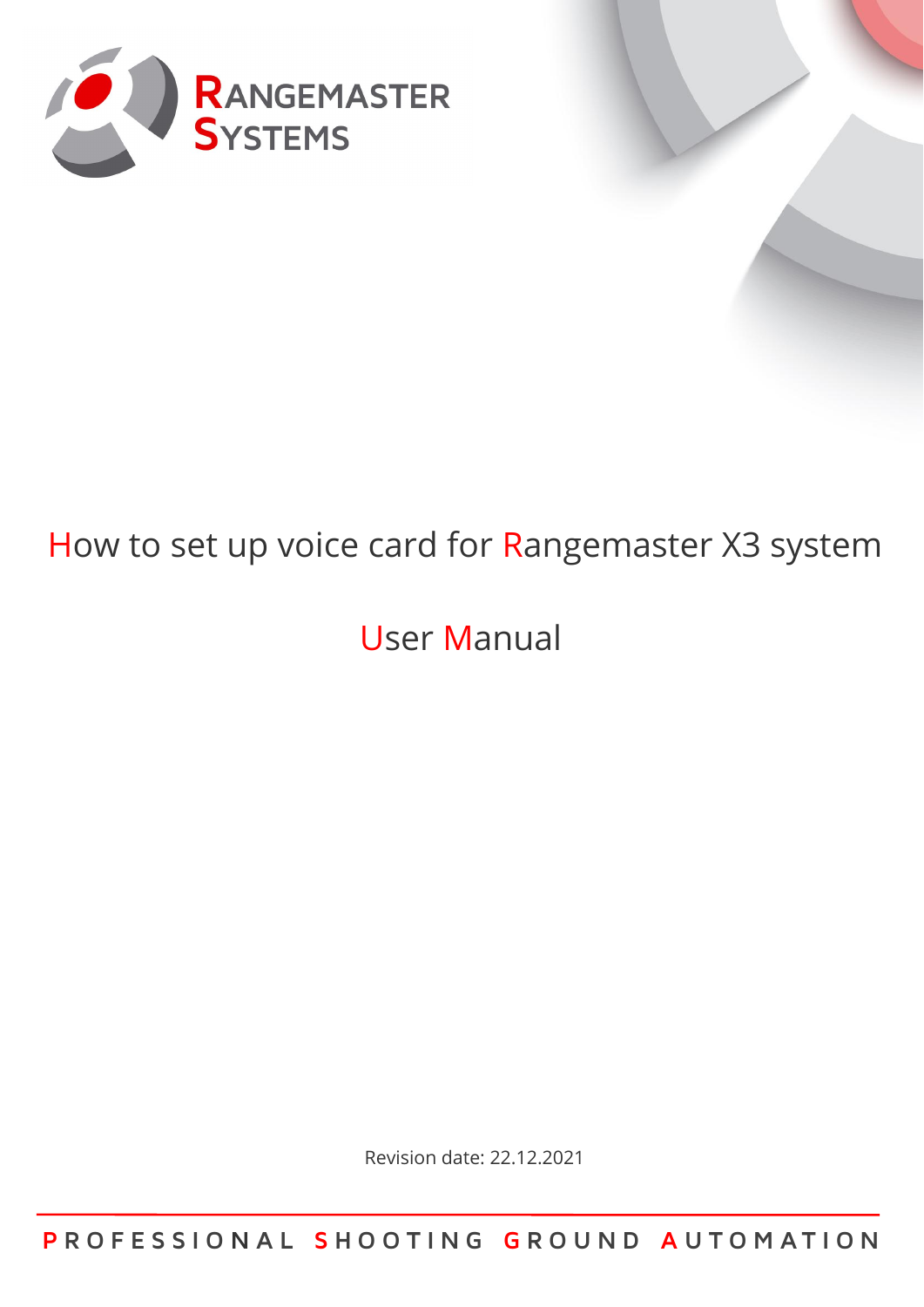

### 1. VOICE CARD PCB INSTALLATION

It is very crucial to insert the voice card PCB correctly otherwise it may create shortcut and burn down the PCB and the motherboard. When inserting the voice card, make sure that the hole of the PCB matches the hole of the mother board (see picture below):





### 2. SETTING UP

To set up the voice card use 4 push buttons bellow the display.



| <b>Push button</b> | <b>Description</b>                                                                                              |
|--------------------|-----------------------------------------------------------------------------------------------------------------|
| <b>PROG/BACK</b>   | Enter the Setting menu (keep pressed);<br>Go back to the previous section without saving changes (if were made) |
| <b>UP/DOWN</b>     | Scroll back and forth;                                                                                          |
| SAVE/NEXT          | Confirm the choice and save the changes                                                                         |

To enter the setting menu keep pressed **PROG/BACK** button.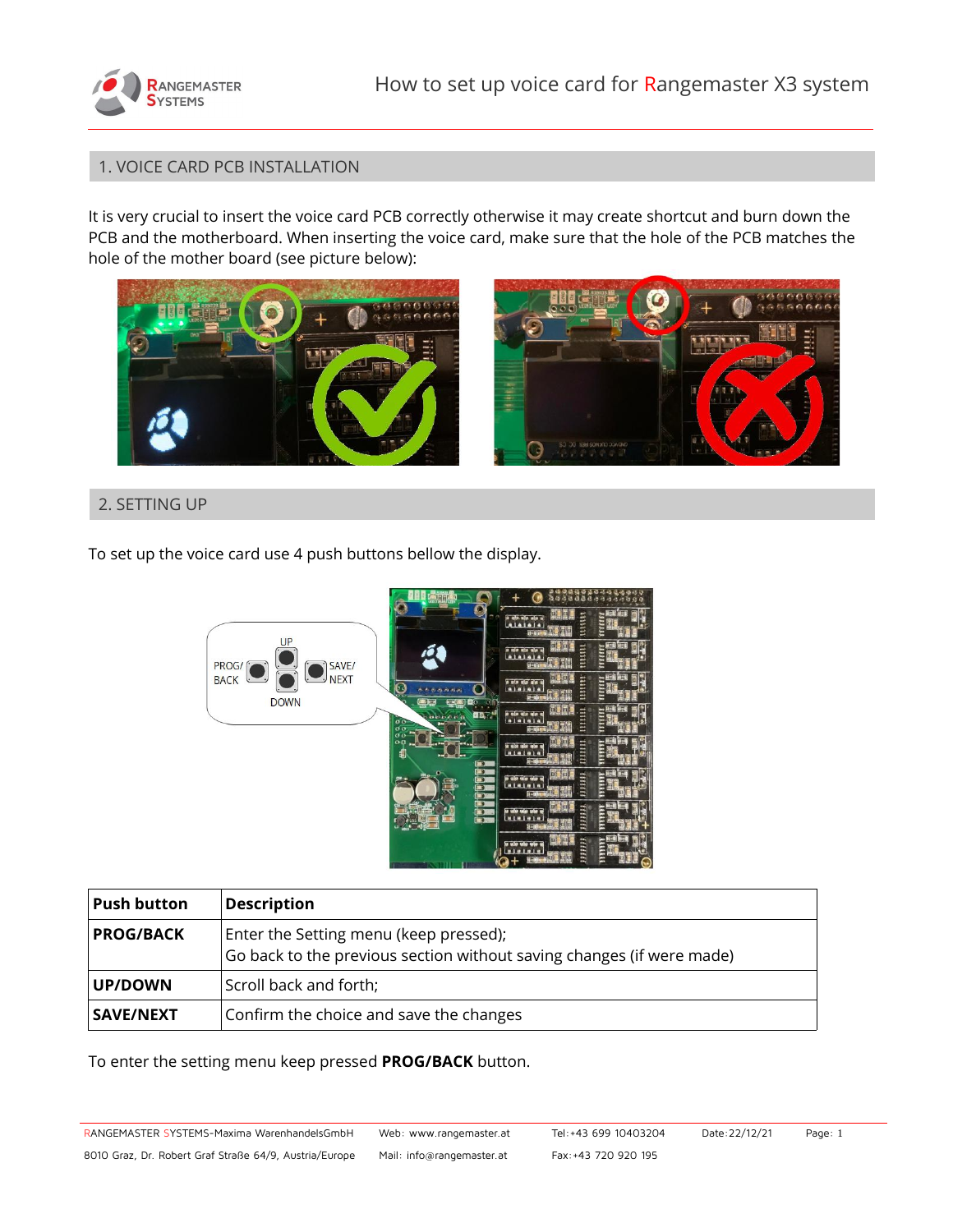

|      | <b>Menu section</b>    | <b>Used for</b>                                                                                                                                                                                                                                                                                                                                                                                                                                                                                                                                                                                                         |  |  |  |  |  |  |
|------|------------------------|-------------------------------------------------------------------------------------------------------------------------------------------------------------------------------------------------------------------------------------------------------------------------------------------------------------------------------------------------------------------------------------------------------------------------------------------------------------------------------------------------------------------------------------------------------------------------------------------------------------------------|--|--|--|--|--|--|
| 1.   | <b>Choose Language</b> | Here you can set up the interface language:<br>English<br>German (Deutsch)<br>Russian (Русский)<br>To change the language use UP/DOWN buttons.<br>To save and go to the next section use SAVE/NEXT button.<br>To go back without saving changes use PROG/BACK button.                                                                                                                                                                                                                                                                                                                                                   |  |  |  |  |  |  |
| 2.   | <b>Config for</b>      | We choose for which discipline we make the settings:<br>- SKEET<br>- TRAP<br>- COMPAK<br>To change the discipline use UP/DOWN buttons.<br>To save and go to the next section use SAVE/NEXT button.<br>To go back without saving changes use PROG/BACK button.                                                                                                                                                                                                                                                                                                                                                           |  |  |  |  |  |  |
| 2.1. | <b>Voice Level</b>     | Adjusts the voice reception level (sensitivity).<br>Min. value: 10, max. value: 40. Standard value: 20<br>Lower value - more sensitive, higher value means you have to call<br>louder.<br>To change the value use UP/DOWN buttons.<br>To save and go to the next section use SAVE/NEXT button.<br>To go back without saving changes use PROG/BACK button.                                                                                                                                                                                                                                                               |  |  |  |  |  |  |
| 2.2. | <b>Shot Level</b>      | Adjusts the trigger for recognizing a shot. Lower level means that<br>muzzle can be further away from the microphone and still can detect<br>shot positive. E.g. lover values are necessary for subsonic loads. Take<br>care: lower value can give false positive on very loud and long pull<br>calls.<br>Min. value: 10, max. value: 50. Standard value: 20<br>Shot is recognized - depends on quality of microphones and the<br>quality of cables!<br>To change the value use UP/DOWN buttons.<br>To save and go to the next section use SAVE/NEXT button.<br>To go back without saving changes use PROG/BACK button. |  |  |  |  |  |  |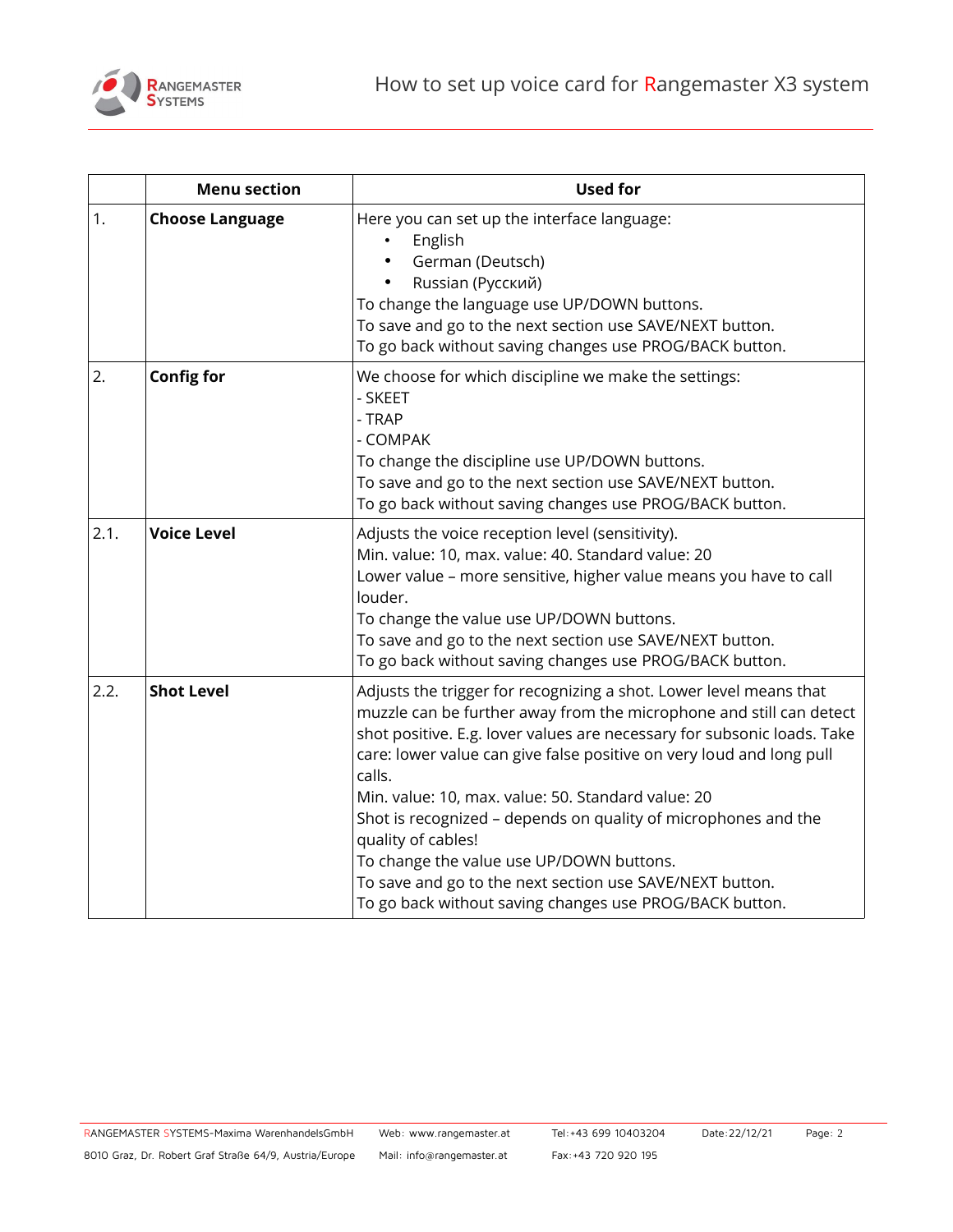

| 2.3.   | <b>Supress Level</b>   | Adjusts suppression level of non active microphones.<br>In very high ambient noise ranges a higher suppression level might<br>be necessary.<br>If the noise level exceeds the number, then the system considers it to<br>be noise.<br>Should be adjusted during windy weather<br>Min. value: 1, max. value: 5. Standard value: 1<br>Usually keep at 1<br>To change the value use UP/DOWN buttons.<br>To save and go to the next section use SAVE/NEXT button.<br>To go back without saving changes use PROG/BACK button. |
|--------|------------------------|--------------------------------------------------------------------------------------------------------------------------------------------------------------------------------------------------------------------------------------------------------------------------------------------------------------------------------------------------------------------------------------------------------------------------------------------------------------------------------------------------------------------------|
| 2.4.   | An. frame size         | Each frame has a size of 5m/sec. In case of high ambient noise use<br>value 6, in case of low ambient noise reduce it.<br>Min. value: 4, max. value: 6. Standard value: 5<br>To change the value use UP/DOWN buttons.<br>To save and go to the next section use SAVE/NEXT button.<br>To go back without saving changes use PROG/BACK button.                                                                                                                                                                             |
| $2.5*$ | <b>FFT Noize Mult.</b> | Visible only in quick setup*. Adjusts noise multiplier higher FFT<br>multipliers make system reduces risk of false positive. E.g. when gun<br>is closed close to the active microphone or during windy weather.<br>To change the value use UP/DOWN buttons.<br>To save and go to the next section use SAVE/NEXT button.<br>To go back without saving changes use PROG/BACK button.                                                                                                                                       |

\* To enter the quick setup menu keep the UP button pressed.

## **TIPS:**

1. In case microphones are too sensitive or not sensitive enough first adjust the value of **Voice level**

2. If you have strong wind adjust **Suppression level** and **FFT Noise Mult.**

3. With low ambient noise and with no strong wind leave **Suppression level** at 1 and **FFT Noise Mult.** At 1.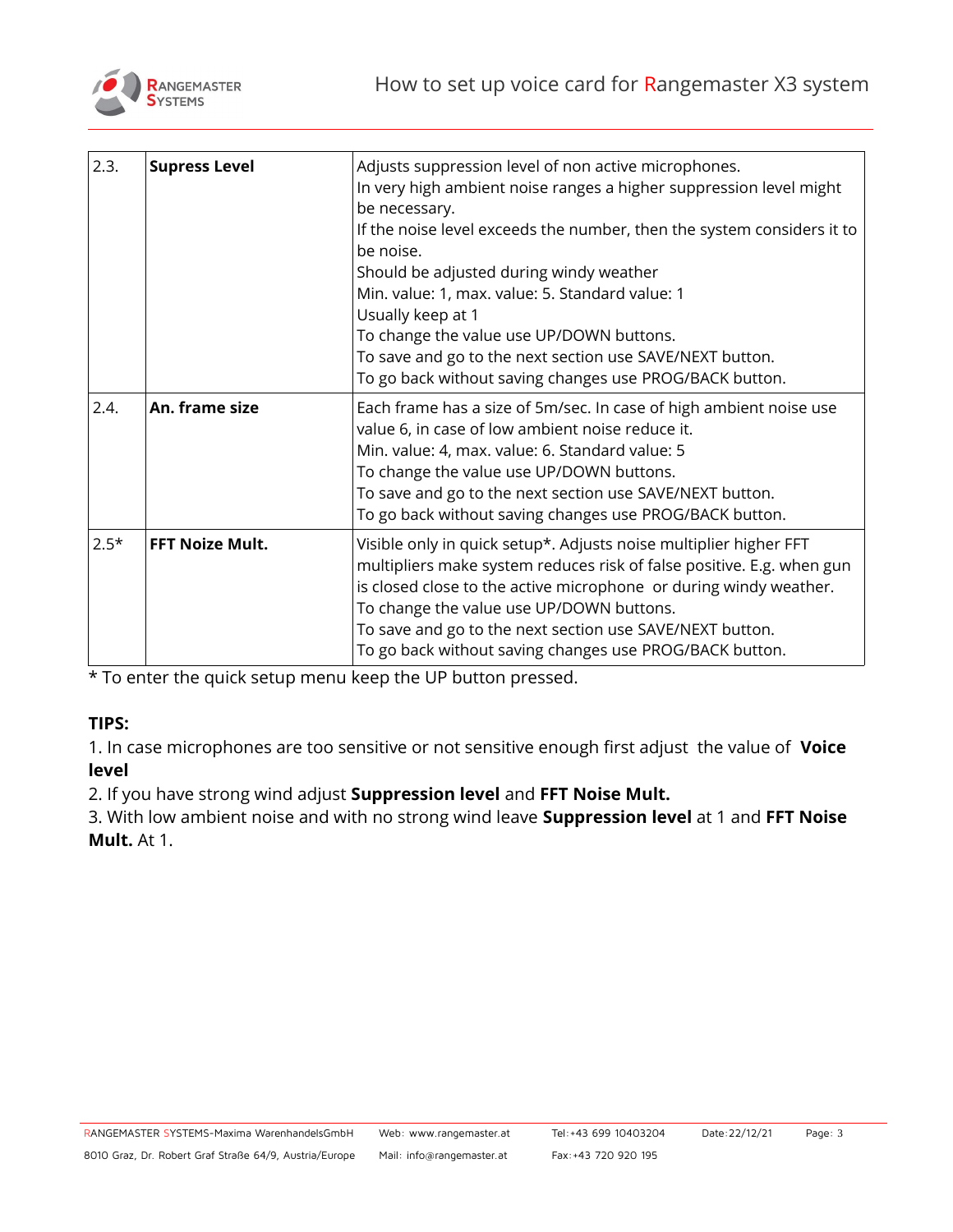



#### 3. QUICK SETUP MENU

To enter the quick setup menu keep the UP button pressed. It allows to setup the voice card while having microphones not in a random way, but for a specific level of voice, noise, and so on. When setting in quick setup mode the user has the opportunity to observe the detected level of a voice or shot - this is shown by a filled rectangle.





Important: when configuring "on the fly", the system is not triggered.

The user has the ability to observe the LEDs under the display. The lower left LED indicates voice detection, the lower right LED indicates a shot. That is, if the board detects a voice call during configuration, the lower left LED will flash, but the signal will not go to the main board and the user will be able to continue to settings. The same applies to the setting of shots, only the lower right LED will flash.

FFT will only work if you press the UP button while waiting for a voice command. Then the screen will display the inscription FFT, the name of the discipline and the channel number. In this case, it will be possible to observe the spectrum of the signal on the selected channel.

To turn off the FFT mode, press the DOWN button.

The board remembers whether the FFT mode was turned on or off, so after turning the power off and on, the mode that was before shutdown (with or without FFT) will be set.

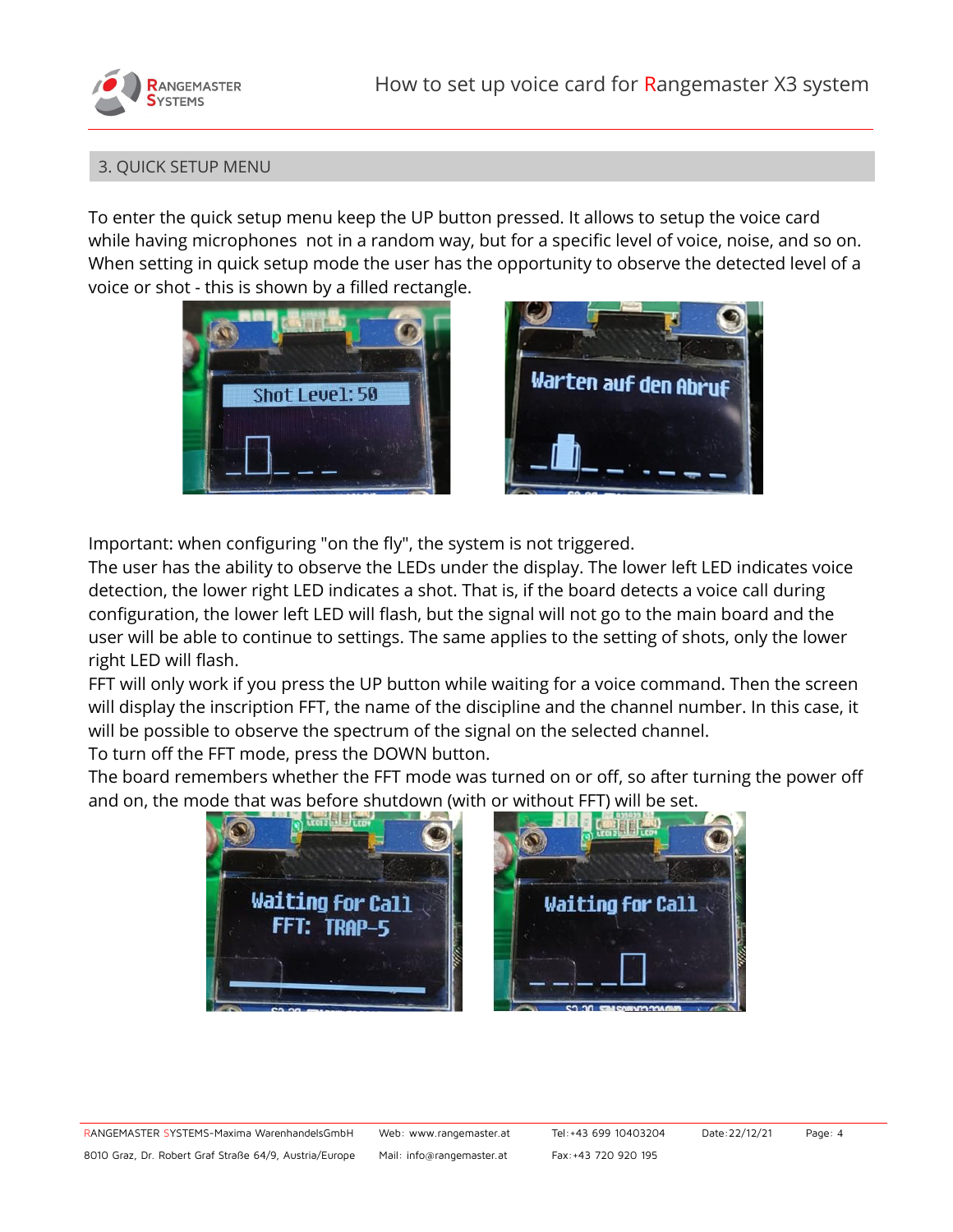

### 4. LEDS

There are 8 leds on the pcb with indicate microphones: 1-8 for skeet and 1-5 for trap and compak. In waiting mode all LEDs should be off and blink only when target is called or shot is made. If inactive microphone LED is on or blinking - there is a problem with the microphone.

| <b>STEER</b>                                                       |      |                                                                   |
|--------------------------------------------------------------------|------|-------------------------------------------------------------------|
|                                                                    |      | Ξ<br>$\frac{1}{2}$<br>a da saula<br>La La La La<br><b>United</b>  |
| CH1<br>$\boldsymbol{\sigma}$<br>CH <sub>2</sub><br>CH <sub>3</sub> |      | пиц<br>ja ala ata ata s<br><b>Alalala</b><br>50-99                |
| CH4<br>റെ<br>55444<br>a.<br>CH5<br>6.492<br>⊒⊙<br>$\frac{1}{2}$    | ø    | шш<br>is who who who<br>8161916<br>2000100                        |
| CH6<br><b>File</b><br>CH7<br>CHS <b>CH</b>                         | on - | 猏<br>шщ<br>a ala ala ala a<br>La La La La<br><b>Shaking</b>       |
| ies                                                                |      | <b>HILL</b><br>sa salsa salsa saba<br>alaisia<br><b>Al-Magnet</b> |
| E<br>cing.<br>N<br>iks<br>$\blacksquare$                           |      | шш<br>as quae quae quae qu<br>.m   m   m   m<br><b>SI-030</b>     |
| 靈                                                                  |      | шщ<br>is als<br>tales railes or<br>10101010<br>ŢΩ<br>Si-alteri    |
|                                                                    |      | шш<br>who who<br>1-ale                                            |
|                                                                    |      |                                                                   |

### 5. MESSAGES ON THE DISPLAY

| Message on the display                | <b>Description</b>                                                                                                      |  |  |  |  |
|---------------------------------------|-------------------------------------------------------------------------------------------------------------------------|--|--|--|--|
|                                       | Waiting mode (moving Rangemaster logo on the display) - no<br>active microphones                                        |  |  |  |  |
| <b>Waiting for Call</b>               | The system is active. Microphone waiting for voice call                                                                 |  |  |  |  |
| <b>Waiting for Shot</b>               | After the voice call while releasing of the target, the system is<br>waiting for a shot to shift to the next microphone |  |  |  |  |
| <b>ERROR!</b><br><b>Wrong Command</b> | Call Rangemaster manager                                                                                                |  |  |  |  |

#### 6. RECOMMENDED POSITION OF MICROPHONES

To provide the correct work of the system we ask to use the following recommendations for placing the microphones.

## **TRAP + COMPAK**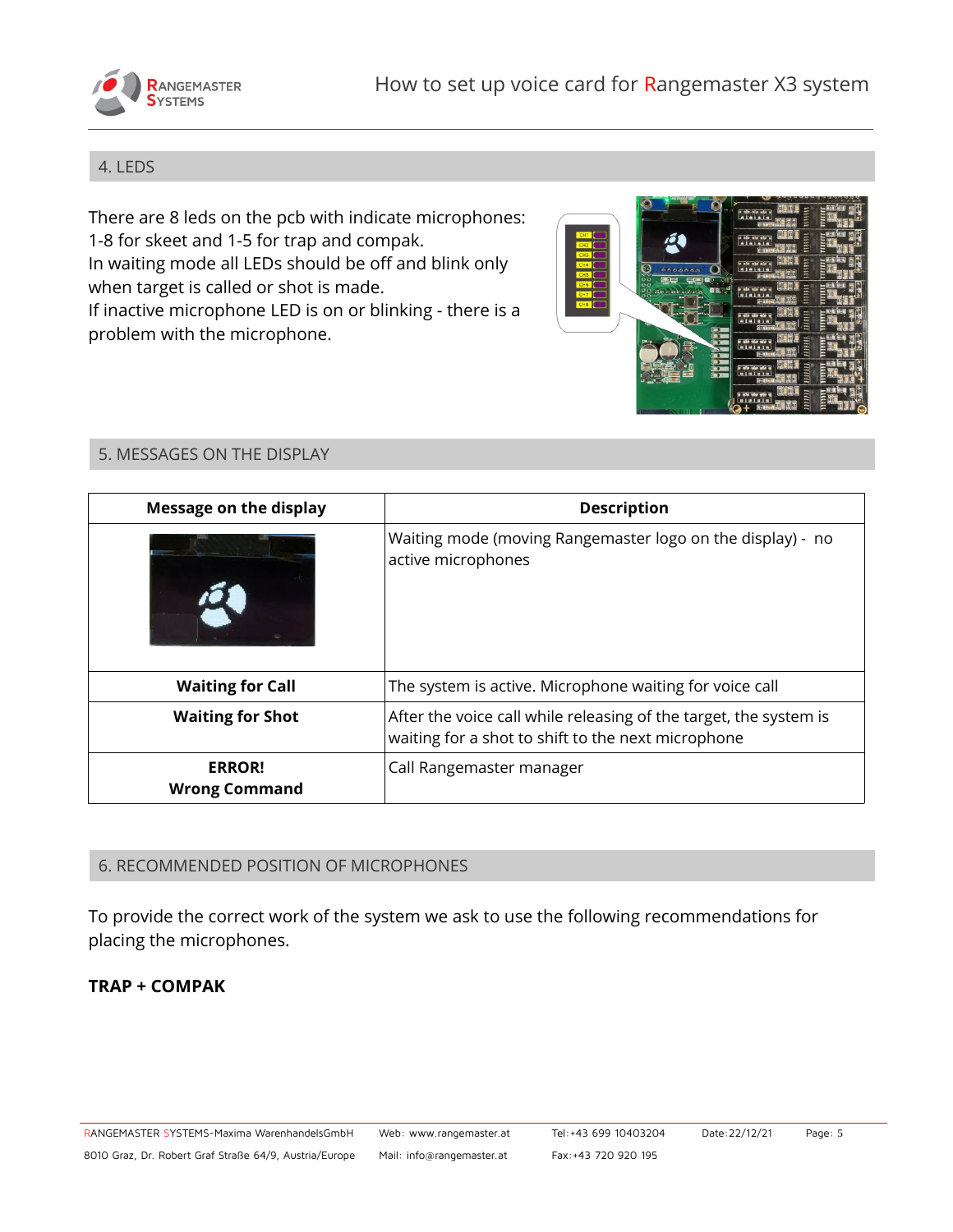

All microphones should be placed in front of shooting stations. Distance between front edge of the shooting station and the middle of the microphone pedestal should be 0.5-0.75m.



## **SKEET**

Distance between front edge of the shooting station and the middle of the microphone pedestal should be 0.5-0.75m.

Microphones on station 1,4,7,8 should be placed in front of the shooting station. Microphone 2,3 should be placed on the left side from the shooting stations (around 50 cm to the left).

Microphone 5,6 should be placed on the right side from the shooting stations (around 50 cm to the left).

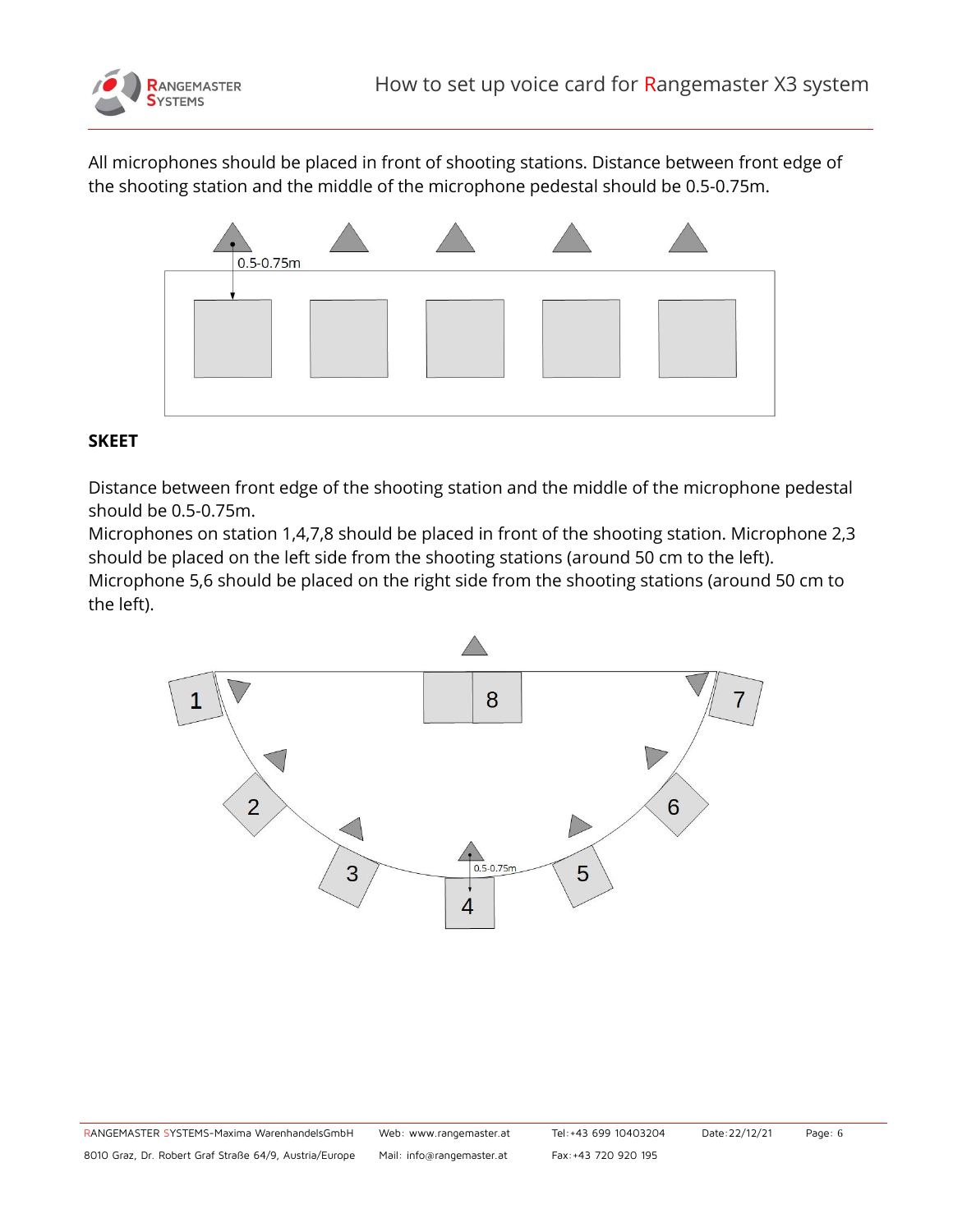

7. SOFTWARE UPDATE (FLASHING OF THE FIRMWARE)

To update the software you need the following hardware and software:

- programmer ST-LINK V2 (you can use clone)
- ST-LINK Utility → to download use the link [https://www.st.com/en/development-tools/stsw](https://www.st.com/en/development-tools/stsw-link004.html)[link004.html](https://www.st.com/en/development-tools/stsw-link004.html)
- Latest version of the SW provided by Rangemaster Systems

Steps to flash the firmware:

- 1. Get newest firmware for voice card named "X3-PP-32\_A020\_\_2021-11-30.hex"
- 2. Setup ST-LINK Utility
- 3. Connect ST-LINK to voice card:



4. Open ST-LINK Utility